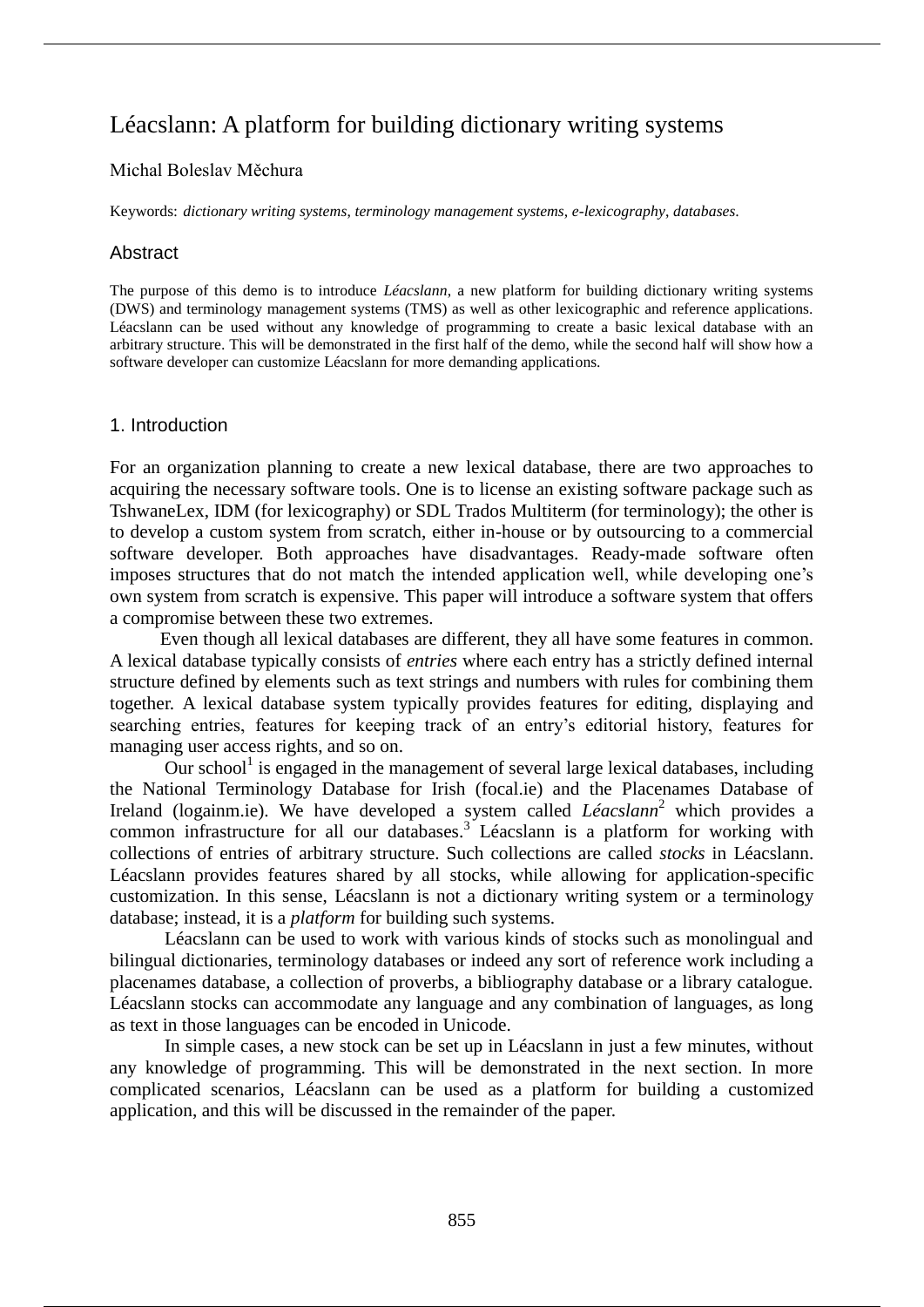# 2. Working with Léacslann

This section will demonstrate how to set up a new stock in Léacslann in a completely selfservice way, without any knowledge of programming. To access Léacslann for the purposes of this demonstration, go to http://lxln.prettydata.eu and log in with the name demo and the password demo.



**Figure 1.** Léacslann start screen after logging in.

Remember that *stock* is a Léacslann term for an arbitrary collection of entries, such as a dictionary or a terminology database. To create a new stock, click the appropriate link on the start page (Figure 1). You will be presented with a user interface where you can specify which *categories* of entries your new stock will contain, and what their internal structure will be (Figure 2).

| Firefox <b>v</b>                                                                     |             |                         |                      | $\Box$ D $\Box$                                               |
|--------------------------------------------------------------------------------------|-------------|-------------------------|----------------------|---------------------------------------------------------------|
| $\Box$ LXLN                                                                          | $+$         |                         |                      |                                                               |
| $\Box$<br>HA<br>ađ.<br>←<br>⇛                                                        |             |                         | $\hat{X} \times G$   | $\frac{1}{2}$ + Google<br>م<br>$\mathbb{E}$<br>$\blacksquare$ |
| michal (Michal Boleslav Měchura, Fiontar, DCU)   log in again   log out   start page |             |                         |                      |                                                               |
| <b>My Dictionary</b><br><b>FORMATTING</b><br>PREVIEW<br><b>STRUCTURE</b><br>settings |             |                         |                      |                                                               |
| <b>CATEGORIES</b> new                                                                | <b>Type</b> | Name                    | Cardinality          | Value                                                         |
| ◎ Article<br>settings                                                                | element     | <b>O ARTICLE</b>        | N/A                  | none                                                          |
| • Part of speech<br>settings<br>· Usage label<br>settings                            | attribute   | ◎ HEADWORD              | required             | string                                                        |
|                                                                                      | attribute   | <sup>®</sup> POS        | optional             | reference to: . Part of speech                                |
|                                                                                      | element     | <b>O</b> SENSE          | required, repeatable | none                                                          |
|                                                                                      | attribute   | <sup>®</sup> USAGE      | optional             | reference to: @ Usage label                                   |
|                                                                                      | attribute   | <sup>o</sup> DEFINITION | optional             | long string                                                   |
|                                                                                      | element     | <b>© TRANSLATION</b>    | optional, repeatable | string                                                        |
|                                                                                      | element     | <sup>®</sup> EXAMPLE    | optional, repeatable | string                                                        |
|                                                                                      | element     | ◎ XREF                  | optional, repeatable | reference to: @ Article                                       |
|                                                                                      |             |                         |                      |                                                               |

Figure 2. Editing a category's structure.

A Léacslann entry consists of *elements*. For each category, you must specify what elements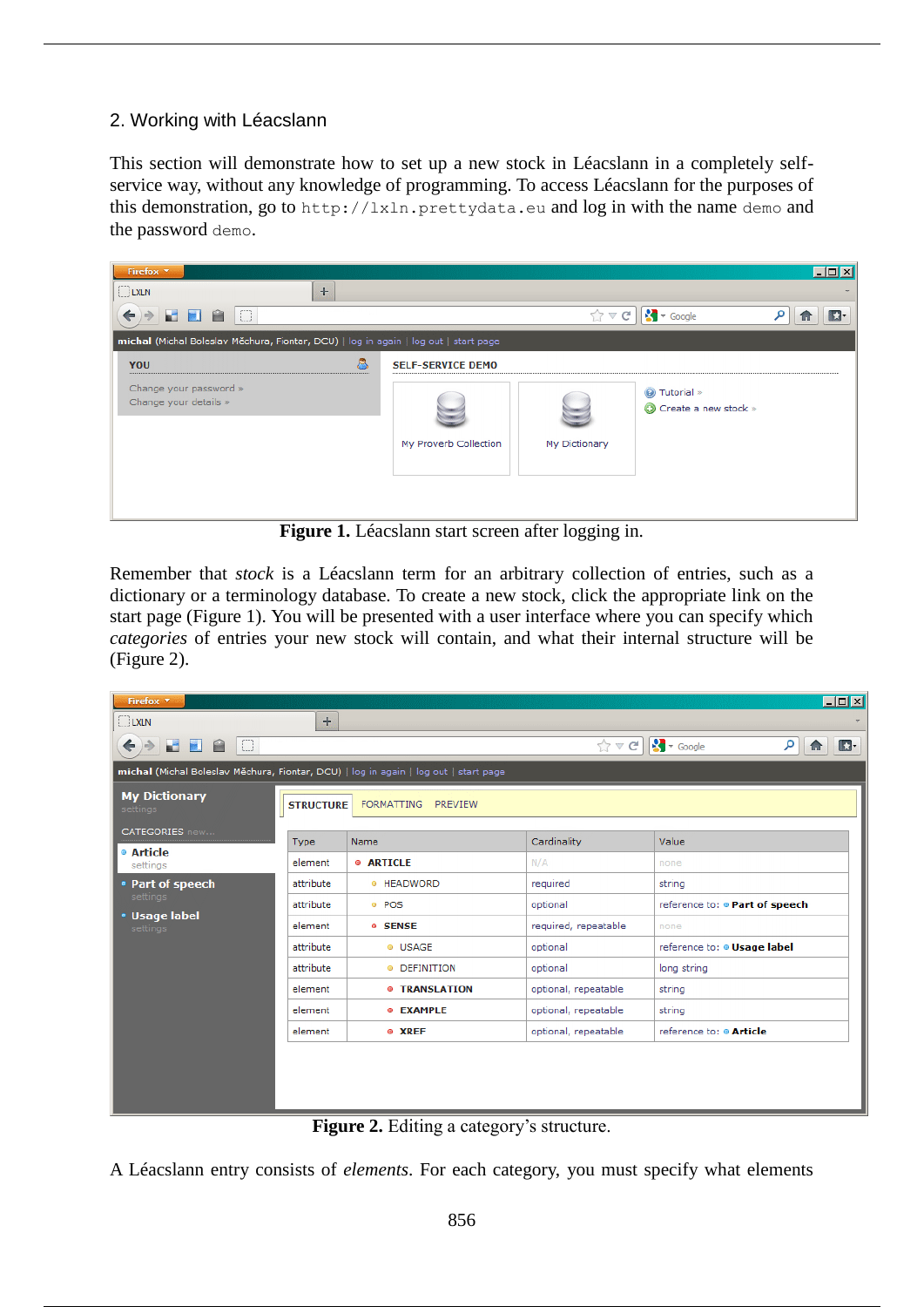the entries can contain and how the elements can be combined. Each element has a name and may also have: (1) a value, such as a string of text or a number, (2) one or more attributes, each of which also has a name and a value, and (3) one or more child elements. Each entry has one *root element* whose name is the same as the name of the category. All other elements are listed as children of this root element, or of one of its children, or its children's children, and so on. You can think of an entry as a multi-level bulleted list of elements.

When selecting the data types for element values and attribute values, one data type you can select is *reference*. A reference is a pointer from one entry to another. The term *reference* has a broader meaning in Léacslann than it normally does in lexicography. It encompasses not only classical cross-references from one dictionary entry to another but also references from a terminological concept to the terms that lexicalize it, from a concept to the domain (or domains) it belongs in, from a domain to its parent domain (e.g. *Microbiology*  $\rightarrow$ *Biology*), and so on. Metadata elements such as domain labels or part-of-speech labels can exist as *entries* in your stock, and other entries (such as dictionary articles) can refer to them.



**Figure 3.** Listing and editing entries in Léacslann.

Having specified the categories you want in your stock, you can proceed to creating entries. Your new stock will now be listed on Léacslann's start page and clicking it will take you to a user interface where you can search, display and edit entries (Figure 3). Léacslann provides you with the following user-interface features:

1. An **entry editor** which presents each entry as a multi-level bulleted list of elements. Click on each value to edit it, and click on each element name or attribute name to display additional options for adding attributes and child elements, for moving elements up and down, for removing elements and attributes, and so on. The entry editor uses the category specification you supplied earlier and makes sure that the entry you are composing complies with the structure you specified. While editing an entry, Léacslann keeps a record of all previous versions of the entry and gives you options to restore the entry to a previous state.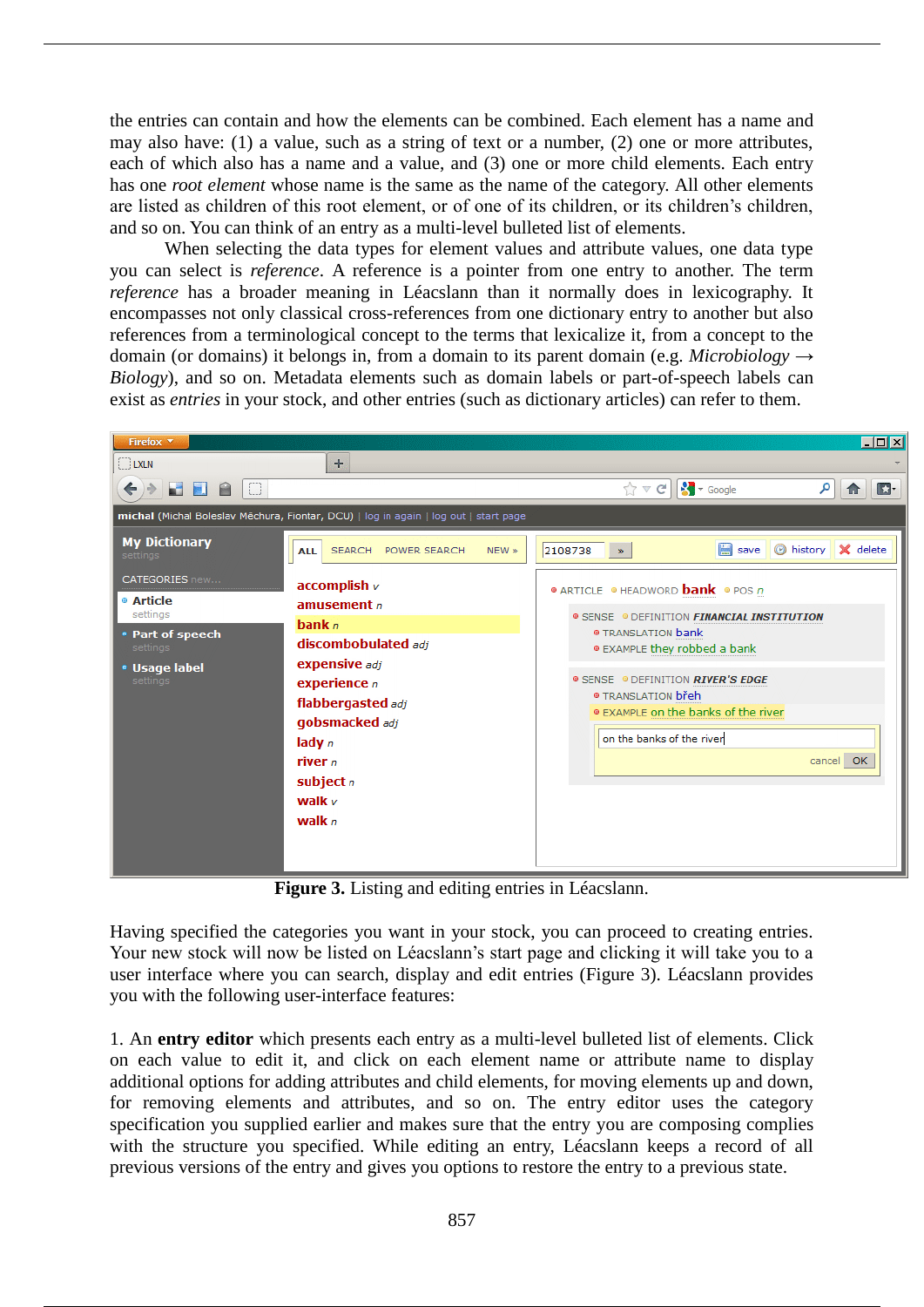2. A **search** feature which allows you to find entries quickly by typing a piece of text. This works by looking for your search term in all elements whose data type is *string* or *long string*.

3. A **power search** feature which allows you to search for entries with an arbitrary combination of criteria. This can range from simple queries ('give me all articles where the headword is a noun') to complex ones ('give me all articles where the headword is a noun, that have more than three senses and where at least one sense has no usage examples'). Your queries can also follow the trail of references, so you can search for entries that refer to entries that fulfil certain criteria.

## 3. Under Léacslann's hood

The previous section has demonstrated how to set up and use a basic stock in Léacslann. For more complex requirements, Léacslann can be used to build customized applications. Some knowledge of programming is required for this, as well as knowledge of the internals of Léacslann. These will be outlined in this section.

The basic unit of analysis in Léacslann is an *entry*. An entry is a small XML document. Each entry belongs to a *category* which dictates its internal structure (much like a DTD or an XML Schema). Léacslann does not avail of the full expressivity of XML. Instead, it only accepts XML entries that meet certain restrictions, the most important of which is that no text nodes are allowed: all values must be stored as attributes. Due to this simplified XML structure, the nodes inside entries can be mapped to table rows in a relational database; because of this, Léacslann entries lend themselves relatively easily to automated, applicationneutral tasks such as indexing and change tracking. Listings 1a and 1b show two sample Léacslann entries. Notice that the entry in Listing 1a contains a reference to the entry in Listing 1b.

#### Listing 1a. A sample Léacslann entry.

```
\langle!--ENTRY ID 2145-->
<article headword="bank" pos="3421"/>
     <sense definition="financial institution">
           <translation default="banc"/>
     </sense>
     <sense definition="edge of river">
           <translation default="bruach"/>
     </sense>
</article>
```
#### Listing 1b. A sample Léacslann entry.

```
<!--ENTRY ID 3421-->
<posLabel abbr="n" title="noun"/>
```
The category an entry belongs to further specifies the kinds of elements that may (or must) be present in the entry, the attributes they may (or must) have, and the values that are allowed in those attributes. The data types available as attribute values include basic ones such as string, number, date, time, Boolean (true/false), values from a list (where the value actually stored may be different from the caption displayed in the user interface) and references to other entries. Like entries, categories are encoded as XML documents. Listing 2a and 2b show two sample Léacslann categories. Notice that the entries in Listings 1a and 1b comply with the category specifications in Listings 2a and 2b. Notice also that the category in Listing 2a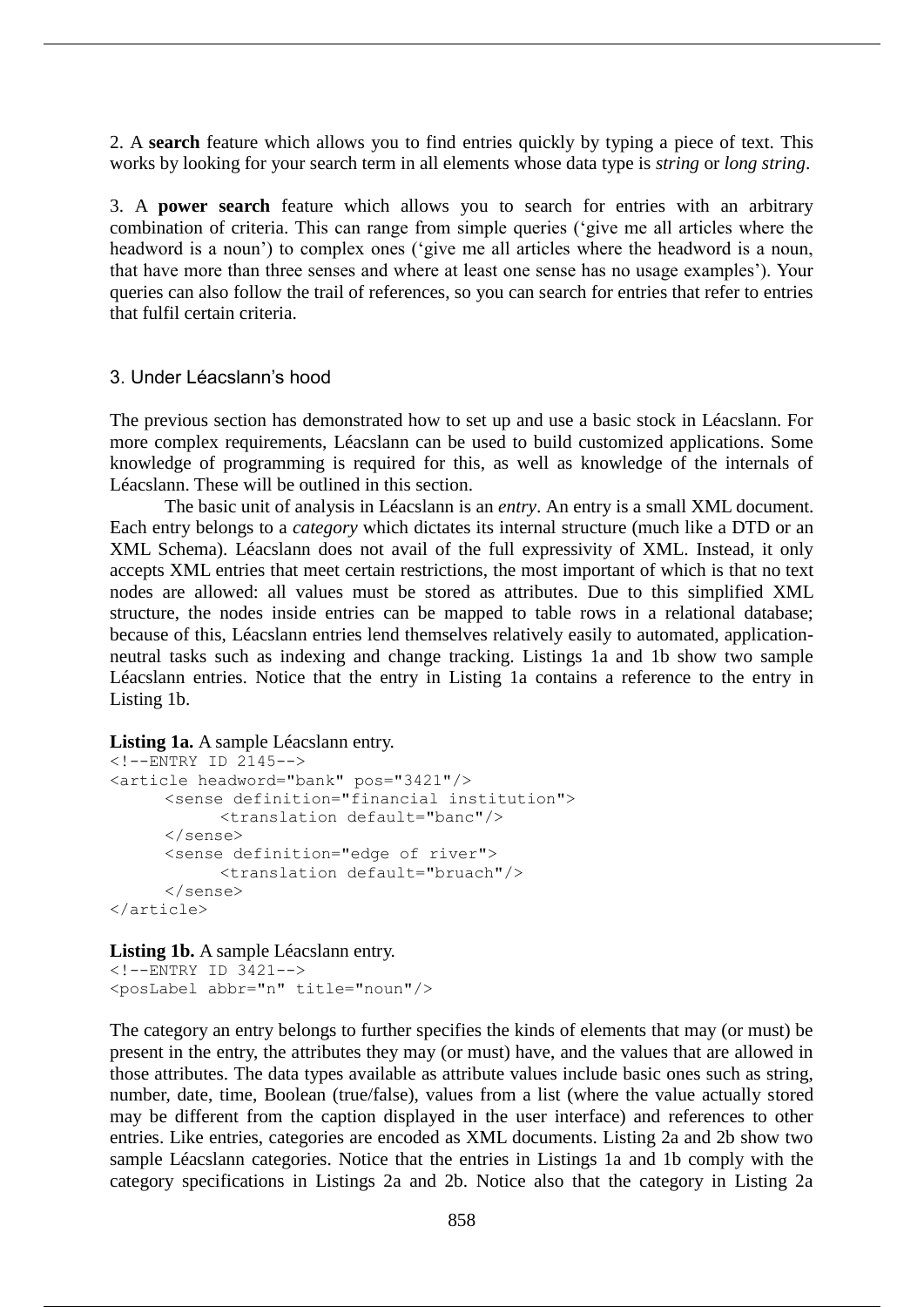explicitly states that an article entry may contain a reference to a poslabel entry.

#### **Listing 2a.** A sample Léacslann category.

```
<category rootElement="article">
     <element name="article">
           <attribute name="headword" required="yes">
                 <literal type="string">
           </attribute>
           <attribute name="pos" required="no">
                 <xref category="posLabel"/>
           </attribute>
           <elementRef name="sense" required="yes" repeatable="yes"/>
     </element>
     <element name="sense">
           <attribute name="definition" required="no">
                 <literal type="string"/>
           </attribute>
           <elementRef name="translation" required="yes" 
repeatable="yes"/>
     </element>
     <element name="translation">
           <literal type="string"/>
     </element>
</category>
```
#### **Listing 2b.** A sample Léacslann category.

```
<category rootElement="posLabel">
     <element name="posLabel">
           <attribute name="abbr" required="yes">
                 <literal type="string"/>
           </attribute>
           <attribute name="title" required="yes">
                 <literal type="string"/>
           </attribute>
     </element>
</category>
```
Léacslann provides a number of user-interface components which the application developer can use to build an application. The most important of these are the entry editor and the search engine demonstrated above.

When entries are displayed in the user interface, the developer can supply XSL style sheets to format them. (In the self-service demo, a default style sheet is generated automatically for each category.) These style sheets operate on a *precomposed* version of the entry, which consists of the entry itself as well as all other entries to which the entry refers or which refer to it, directly or indirectly.

In addition to features related to editing, searching and displaying entries, Léacslann provides a number of features for the management of users' access rights and for tracking entry changes, including the ability to undo changes. These features tend to be identical in all lexicography applications and Léacslann saves the developer time by providing them "out of the box" for all entry types.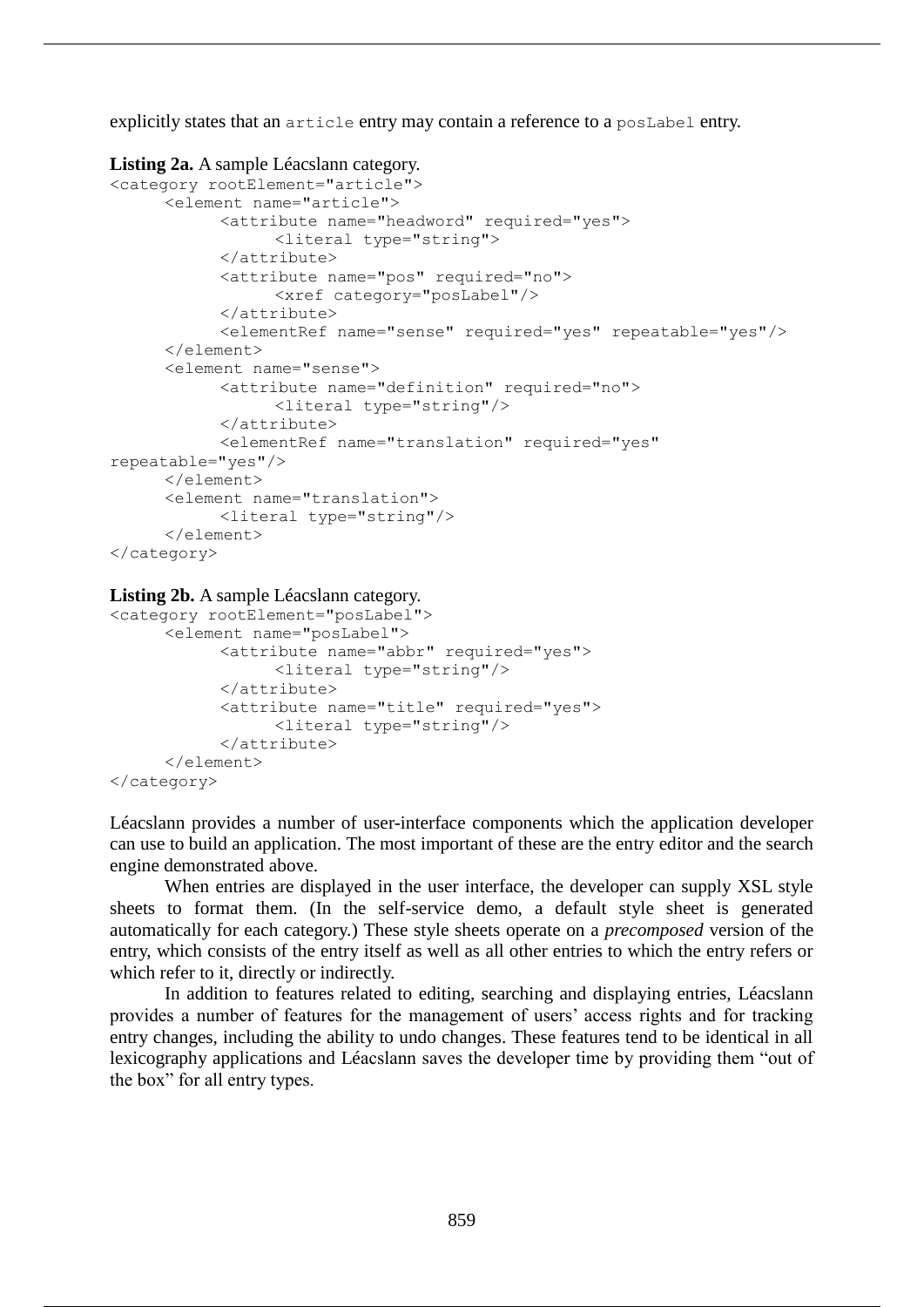# 4. Building applications with Léacslann

To produce a customized dictionary writing system or a customized terminology management system, a software developer needs to build a Léacslann *application*. A Léacslann application is a web application embedded inside Léacslann which uses Léacslann as its data storage and re-uses some of Léacslann's user-interface components. Different users may have access to different applications, and a personalized list of available applications is displayed to each user on the start page. The self-service demo environment shown above is also a Léacslann application.

An application can provide custom editing and search features that override the builtin ones when needed, while reusing built-in components where appropriate. An application author can even decide not to re-use any of Léacslann components but still use Léacslann as back-end storage, availing of shared functionality such as editorial history and user rights management.

The effort needed to build an application in Léacslann will depend on the level of customization required. In the extreme case, when only the built-in editor and the built-in search engine are needed, it is possible to construct a basic application within a few hours. In any case, the development effort will be smaller than developing a new software tool from scratch.

For many of our terminology stocks, our school uses a highly customized Léacslann application with a custom entry editor and several custom search engines (see Figure 4). The effort required to develop this application was approximately four weeks for one full-time software developer.



**Figure 4.** Fiontar's customized terminology application in Léacslann.

The skills needed to build applications with Léacslann include Microsoft SQL Server, ASP.NET and C#, as Léacslann's back-end was built using these. Knowledge of XML technologies and web front-end technologies (such as HTML and JavaScript) is also necessary.